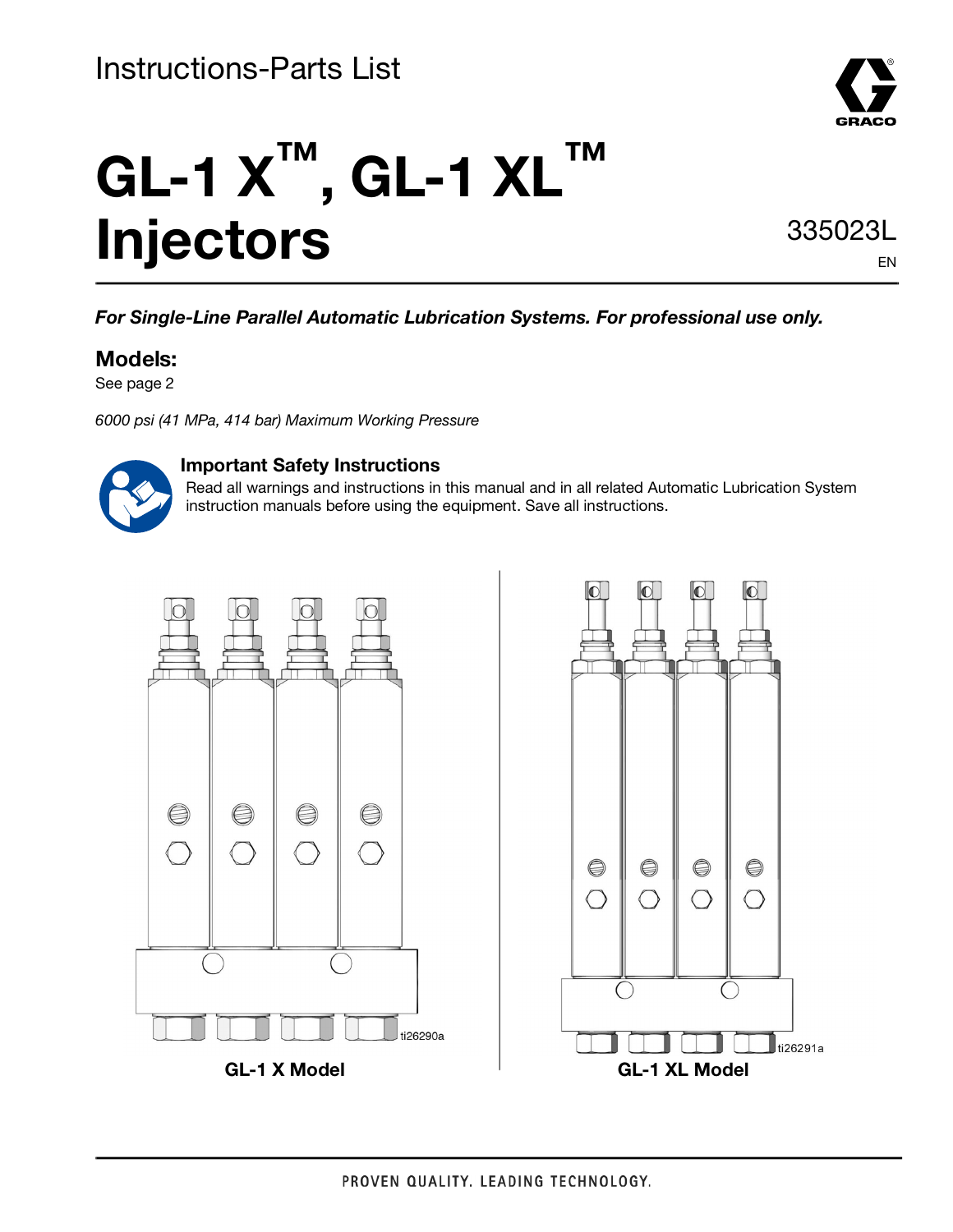# <span id="page-1-0"></span>**Models**

### **GL-1 X Injector Models**

| Part No. | <b>Description</b>             | Dimension A*             | Dimension B*         | <b>Bare Manifold</b><br>Part No. |
|----------|--------------------------------|--------------------------|----------------------|----------------------------------|
| 24X801   | Injector, GL-1 X, one point    |                          | 2.48 in. (63.0 mm)   | 114911                           |
| 24X802   | Injector, GL-1 X, two point    |                          | 3.00 in. (76.0 mm)   | 114912                           |
| 24X803   | Injector, GL-1 X, three point  | 1.25 in. (31.7 mm)       | 4.23 in. (107.5 mm)  | 114913                           |
| 24X804   | Injector, GL-1 X, four point   | 2.50 in. (63.4 mm)       | 5.47 in. (139.0 mm)  | 114914                           |
| 24X805   | Injector, GL-1 X, five point   | 3.75 in. (95.1 mm)       | 6.71 in. (170.5 mm)  | 114915                           |
| 24X806   | Injector, GL-1 X, six point    | 5.00 in. (126.8 mm)      | 7.98 in. (202.7 mm)  | 118206                           |
| 26A909   | Injector, GL-1 X, nine point   | 8.82 in. (224.0 mm)      | 11.77 in. (299.0 mm) | 18B109                           |
| 26A911   | Injector, GL-1 X, eleven point | 3.75 in. (96 mm) $\star$ | 14.25 in. (362 mm)   | 18B111                           |
| 24X807   | Injector, GL-1 X, replacement  |                          |                      |                                  |

### **GL-1 XL Injector Models**

| Part No. | <b>Description</b>             | Dimension A*        | Dimension B*        | <b>Bare Manifold</b><br>Part No. |
|----------|--------------------------------|---------------------|---------------------|----------------------------------|
| 24X811   | Injector, GL-1 XL, one point   |                     | 2.48 in. (63.0 mm)  | 114911                           |
| 24X812   | Injector, GL-1 XL, two point   |                     | 3.00 in. (76.0 mm)  | 114912                           |
| 24X813   | Injector, GL-1 XL, three point | 1.25 in. (31.7 mm)  | 4.23 in. (107.5 mm) | 114913                           |
| 24X814   | Injector, GL-1 XL, four point  | 2.50 in. (63.4 mm)  | 5.47 in. (139.0 mm) | 114914                           |
| 24X815   | Injector, GL-1 XL, five point  | 3.75 in. (95.1 mm)  | 6.71 in. (170.5 mm) | 114915                           |
| 24X816   | Injector, GL-1 XL, six point   | 5.00 in. (126.8 mm) | 7.98 in. (202.7 mm) | 118206                           |
| 24X817   | Injector, GL-1 XL, Replacement |                     |                     |                                  |

\*See **[Dimensions](#page-10-0)**, page [11](#page-10-0)

★Four (4) mounting holes - each the specified distance from each other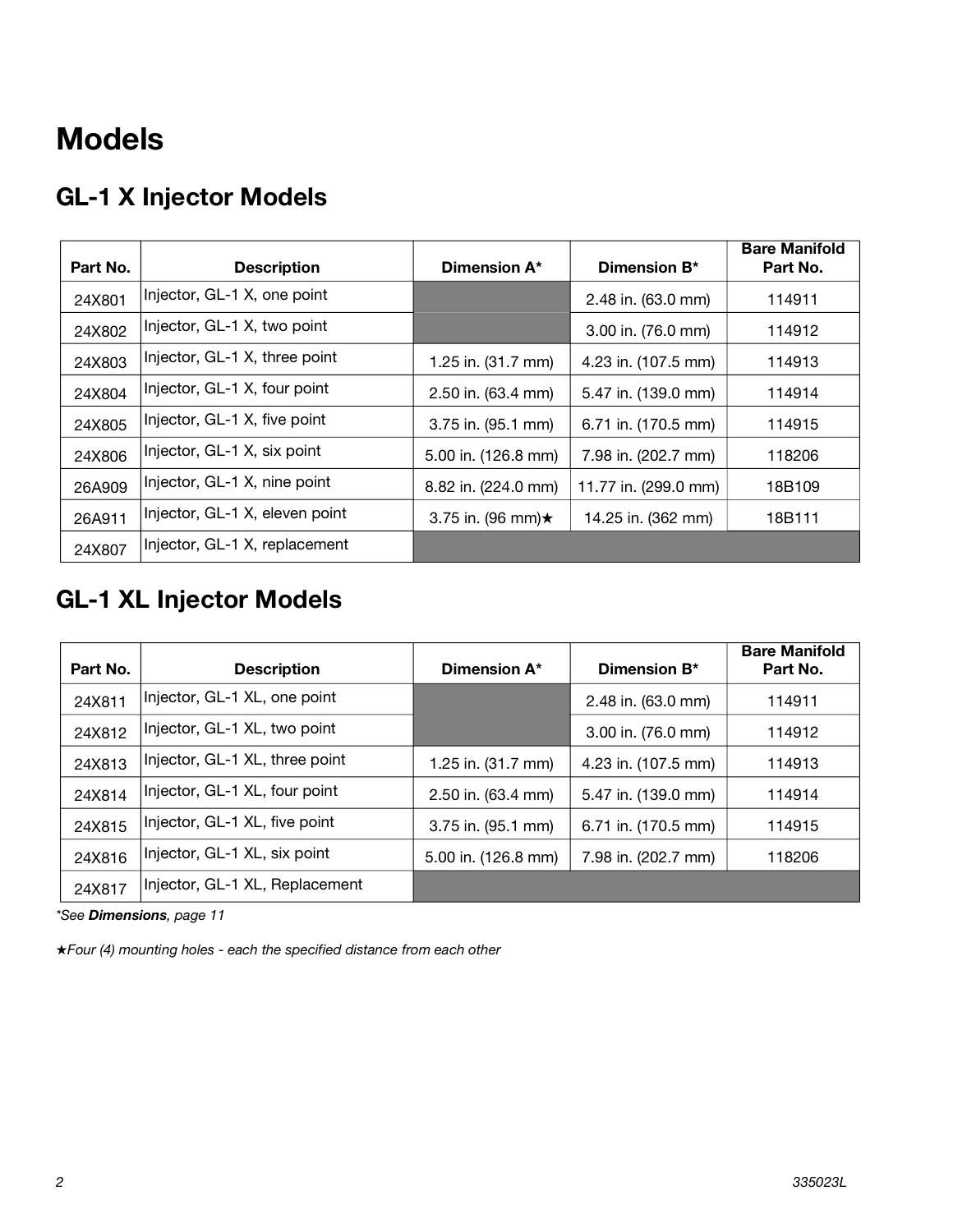# **Warnings**

The following warnings are for the setup, use, grounding, maintenance, and repair of this equipment. The exclamation point symbol alerts you to a general warning and the hazard symbols refer to procedure-specific risks. When these symbols appear in the body of this manual or on warning labels, refer back to these Warnings. Product-specific hazard symbols and warnings not covered in this section may appear throughout the body of this manual where applicable.

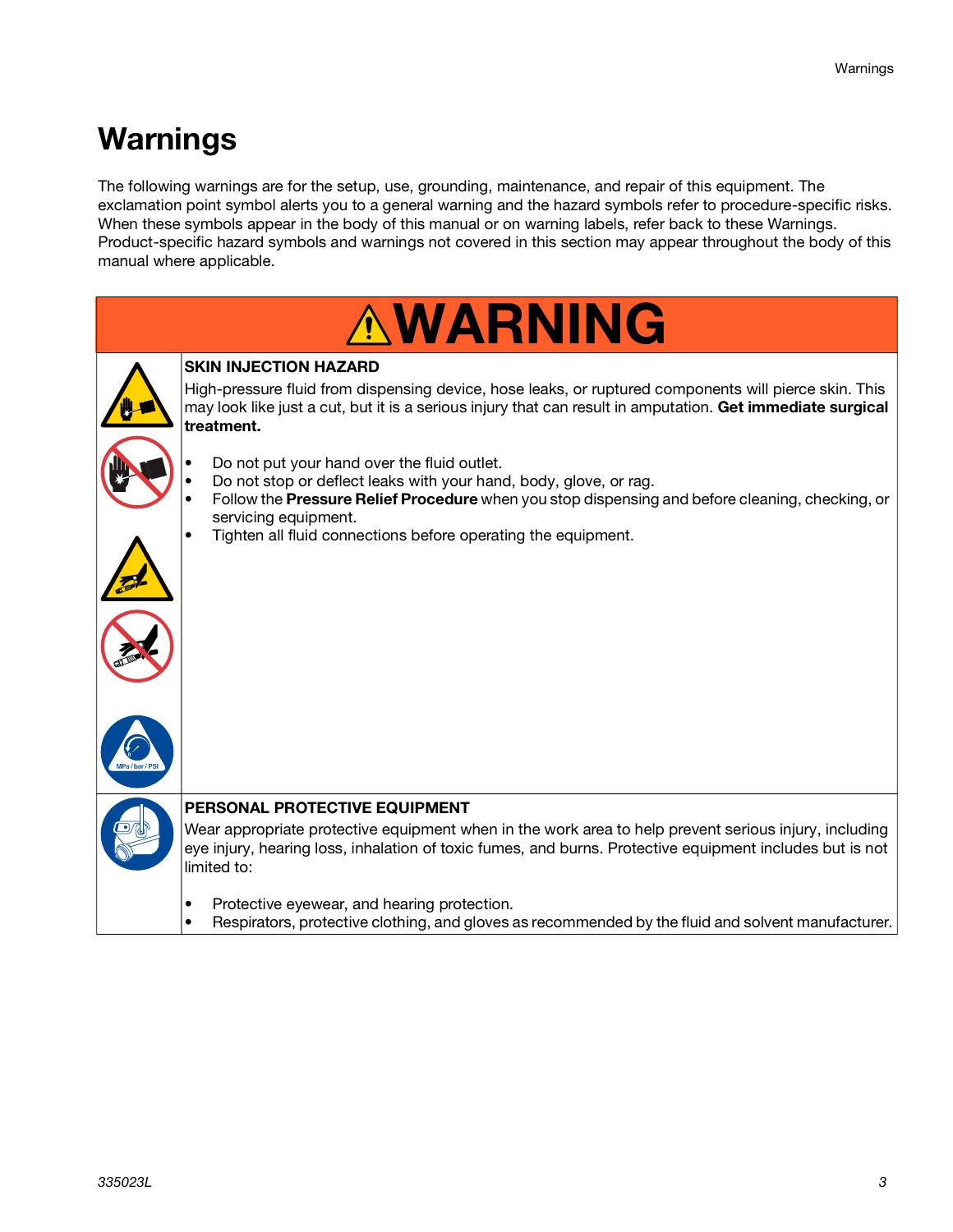### **Installation Instructions**



Reference letters used in the following instructions, refer to [FIG. 1.](#page-3-0)

#### **NOTICE**

Contaminants can damage the seal packing. To prevent damage to the seal, a filter should be installed in the grease supply line.

- Group injectors to minimize feed line length.
- Install injectors in locations that allow easy servicing access.
- To avoid injector damage install injectors in areas away from moving equipment.
- Injector outputs can be combined for a common bearing point with a large grease requirement but the output for a single injector cannot be split into multiple bearing points.
- Graco recommends using steel tubing instead of pipe and hose for supply lines when possible. Pipe is often contaminated with scale and requires proper cleaning prior to use. Hose lines expand under pressure which leads to longer pump cycle time.



<span id="page-3-0"></span>**FIG. 1: GL-1 X model injector shown**

**NOTE:** The equipment may be pressurized by an automatic lube cycle initiated by a lubrication controller (timer).

- 1. Before installing the injectors, disconnect and isolate the power supplies to the lubrication controller and to the pump.
- 2. Relieve pressure. Follow the pressure relief procedure provided in the pump manual for your system.
- 3. Install injectors on a flat, hard surface using holes (a) ([FIG. 1](#page-3-0)) in manifold.
- 4. Connect fluid supply line to injectors.
- 5. Connect lube point feed lines to outlet (b).
- 6. Flush the system with low viscosity oil or mineral spirits to remove contamination introduced during installation.
- 7. Use a purge gun or run the pump until clean lubricant is dispensed at the end of each feed line to purge the system of flushing fluid or air.
- 8. Run the system at full output and verify that all injectors are cycling.
- 9. Adjust injector volume output. (See Volume Adjustment page [5.](#page-4-0))
- 10. Connect feed lines to lubrication points.

### <span id="page-3-1"></span>**Injector Cap (FIG. 2)**

- 1. Apply a light coating of transparent lubricant to the inside of cap (c).
- 2. Slide the o-ring (d) over the indicator stem of the injector and into the groove.
- 3. Slide cap (c) down over the indicator stem of the injector.

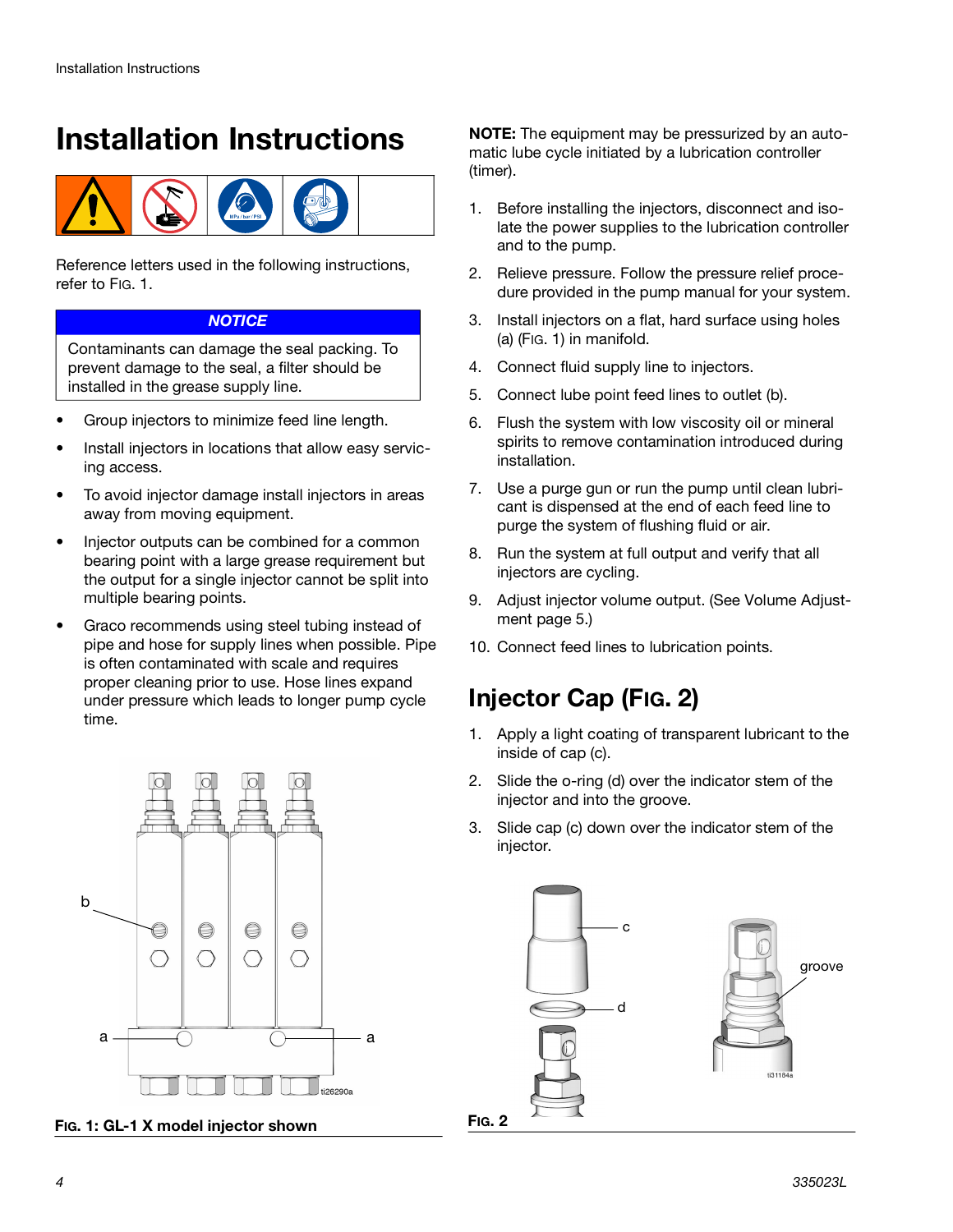### <span id="page-4-0"></span>**Volume Adjustment (FIG. 3)**

Maximum adjustment setting is when adjusting screw (2) is just making contact with the indicator pin (8), (inside, not shown) with no inlet pressure. Turn adjusting screw (2) clockwise, to reduce output. To adjust, loosen lock nut (3) and turn adjusting screw (2) the number of turns indicated on the GL-1 X or GL-1 XL Volume Output Guide to obtain the desired volume. Tighten lock nut (3) when desired volume setting is reached.



**FIG. 3**



### **Volume Output Guide**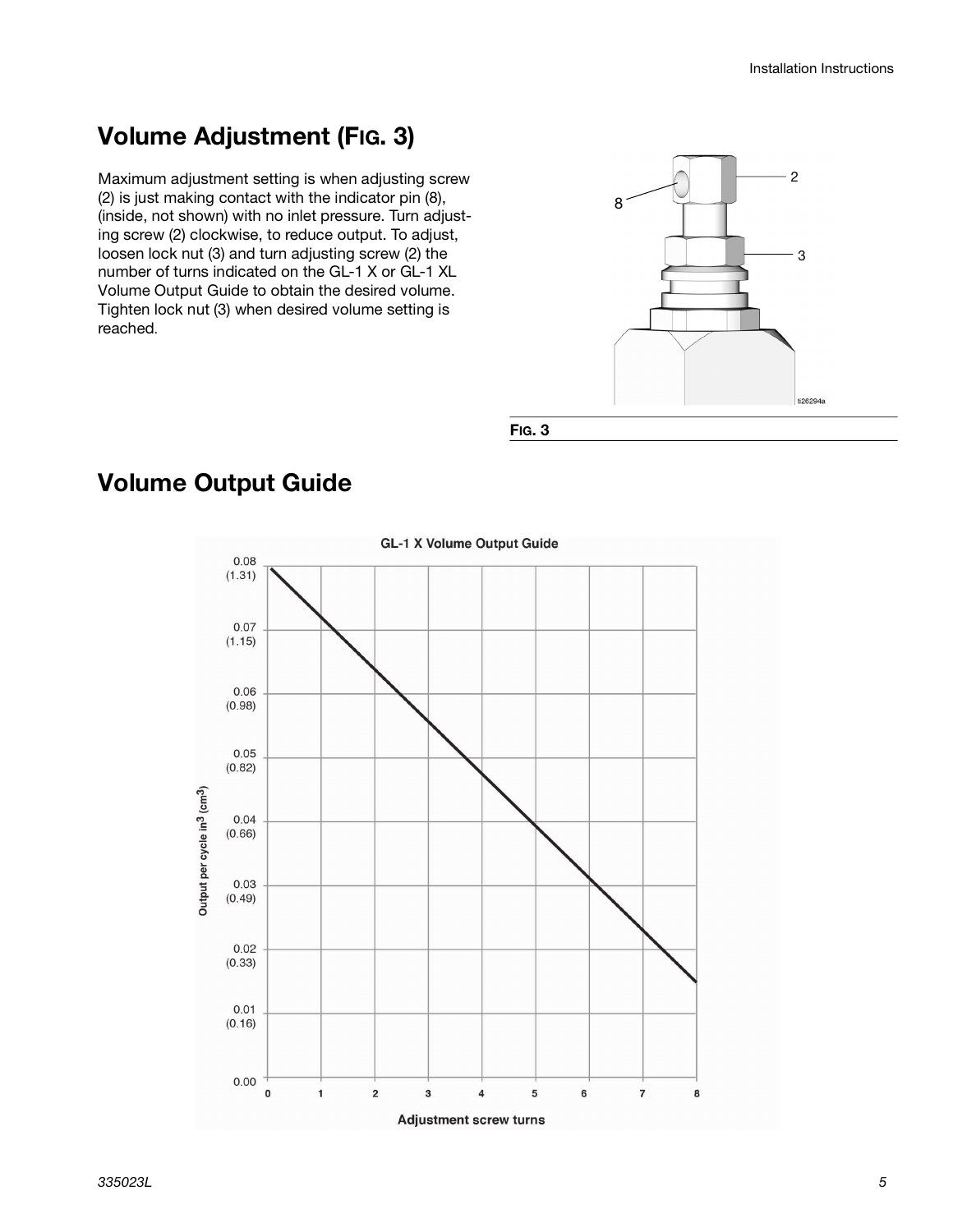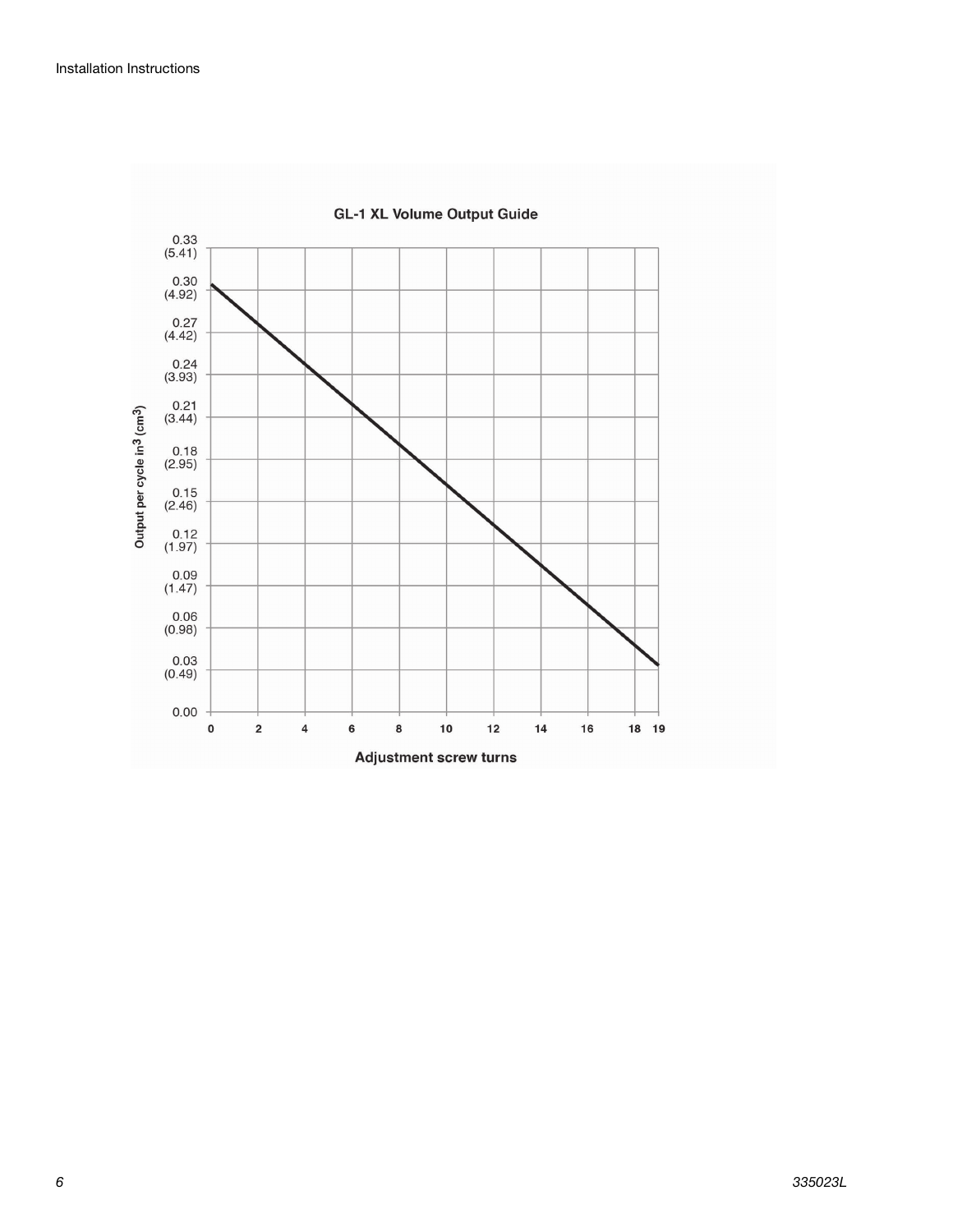# **Injector Service Parts**



| Item           | <b>Description</b>                                                  |                | Qty Part No. |
|----------------|---------------------------------------------------------------------|----------------|--------------|
| 1              | Adjusting screw with adjusting                                      |                |              |
|                | nut                                                                 |                |              |
| 2              | Lock nut                                                            | 1              |              |
| 3              | Packing housing                                                     | 1              |              |
| $\overline{4}$ | O-ring, FKM, 910 (GL-1 XL                                           | 1              | ★            |
|                | models)                                                             |                |              |
|                | O-ring, FKM, 908 (GL-1 X mod-                                       | 1              |              |
|                | els)                                                                |                |              |
| 5              | Packing, FKM                                                        | 1              | ★◆           |
| 6              | O-ring, FKM, 113                                                    | 1              |              |
|                | O-ring, FKM, 112                                                    | 1              | $\star$      |
| 7              | Displacement piston                                                 | 1              |              |
| 8              | Indicator pin                                                       | 1              |              |
| 9              | Injector body                                                       | 1              |              |
| 10             | Zerk fitting and cap assembly                                       | 1              | 114916       |
| 11             | Compression spring (GL-1 XL                                         | 1              | ★◆           |
|                | models)                                                             |                |              |
| 12             | Plunger with guide (GL-1 XL                                         |                |              |
|                | models)                                                             |                |              |
|                | Poppet valve (GL-1 X models)                                        | 1              | ★            |
| 13             | Packing, FKM                                                        | 1              | ★◆           |
| 14             | Inlet valve                                                         | 1              | ★◆           |
| 15             | Backup ring, UHMWPE                                                 | 1              | $\star$      |
| 16             | Packing, FKM                                                        | 1              | ★◆           |
| 17             | Bonded washer                                                       | 1              | ★◆           |
| 18             | Manifold                                                            | 1              |              |
| 19             | Steel gasket                                                        | $\overline{c}$ | ★♦           |
| 20             | Adapter bolt                                                        | 1              |              |
|                | $\sim$ Included in $\sim$ 1.1 VI. Injector Depoir Kit $\sim$ 65 000 |                |              |

★ Included in GL-1 XL Injector Repair Kit 25A080

◆ Included in GL-1 X Injector Repair Kit 25A081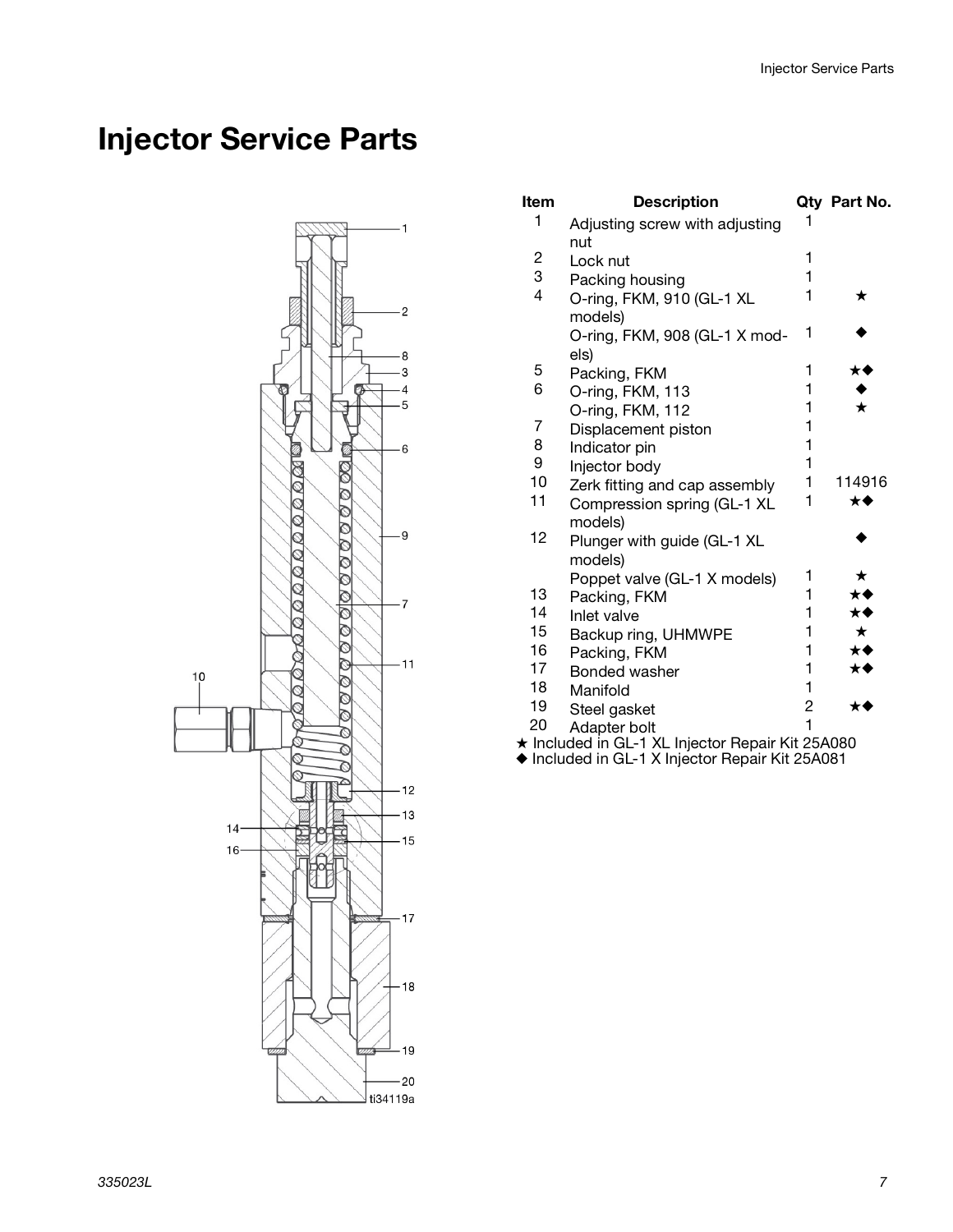### **Available Kits**

**Use Only Genuine Graco Repair Parts**

**Graco Part No. 17L754**: Clear Polycarbonate Injector Cover, GL-1X models (see page [4](#page-3-1) for installation instructions).

**Graco Part No. 17L755:** Clear Polycarbonate Injector Cover, GL-1XL models (see page [4](#page-3-1) for installation instructions).

**Graco Part No. 115120**: Crossover Kit (for connecting the outlets of injectors for increased output).

**Graco Part No. 25D336**: GL-1X cap kit (see page [4](#page-3-1) for installation instructions).

#### **Cap Kit 25D336 Parts**

|     | <b>Ref</b> Description           | Qty |
|-----|----------------------------------|-----|
| 120 | IPLUG                            |     |
| 21  | WASHER, bonded 13.8 I.D.         |     |
| 22  | GASKET, steel, 18.3 ID x 26.5 OD |     |
| 23  | <b>BOLT</b> , adapter            |     |

**Spacer Kits - 10 Pack:** See below for Graco Part No. and Page 9 for Spacer Installation Instructions.

#### **GL1-X Spacer Kit Table**

|             |        | <b>Output Target Output Target Ratio</b> |     |                 |                    |
|-------------|--------|------------------------------------------|-----|-----------------|--------------------|
| Part<br>No. | color  | cu. in.                                  | CC  | From<br>minimum | <b>From</b><br>max |
| NA.         | NA     | 0.01                                     | 0.3 | 1.0             | 0.10               |
| 17K601      | Red    | 0.03                                     | 0.5 | 2.0             | 0.50               |
| 17K602      | Sliver | 0.04                                     | 0.7 | 3.0             | 0.60               |
| 17K603      | Gold   | 0.06                                     | 0.8 | 4.0             | 0.80               |
| 17K604      | Green  | 0.07                                     | 1.2 | 5.0             | 1.00               |

#### **GL1-XL Spacer Kit Table**

|        |              |         |     | <b>Output Target Output Target Ratio</b> |      |
|--------|--------------|---------|-----|------------------------------------------|------|
| Part   |              |         |     | <b>From</b>                              | From |
| No.    | color        | cu. in. | CC  | minimum                                  | max  |
| NA.    | NA.          | 0.04    | 0.6 | 1.0                                      | 0.10 |
| 17K601 | Red          | 0.05    | 0.8 | 2.0                                      | 0.50 |
| 17K602 | Sliver       | 0.06    | 1.0 | 3.0                                      | 0.60 |
| 17K603 | Gold         | 0.09    | 1.5 | 4.0                                      | 0.80 |
| 17K604 | Green        | 0.12    | 2.0 | 5.0                                      | 1.00 |
| 17N453 | <b>Black</b> | 0.13    | 2.0 | 3.9                                      | 0.45 |
| 17N454 | Purple       | 0.15    | 2.5 | 4.3                                      | 0.50 |
| 17N455 | Blue         | 0.18    | 3.0 | 5.4                                      | 0.60 |
| 17N456 | Orange       | 0.21    | 3.5 | 6.4                                      | 0.75 |
| 17N457 | Brown        | 0.24    | 4.0 | $\overline{7.5}$                         | 0.90 |
| 17N458 | Yellow       | 0.30    | 5.0 | 8.6                                      | 1.00 |

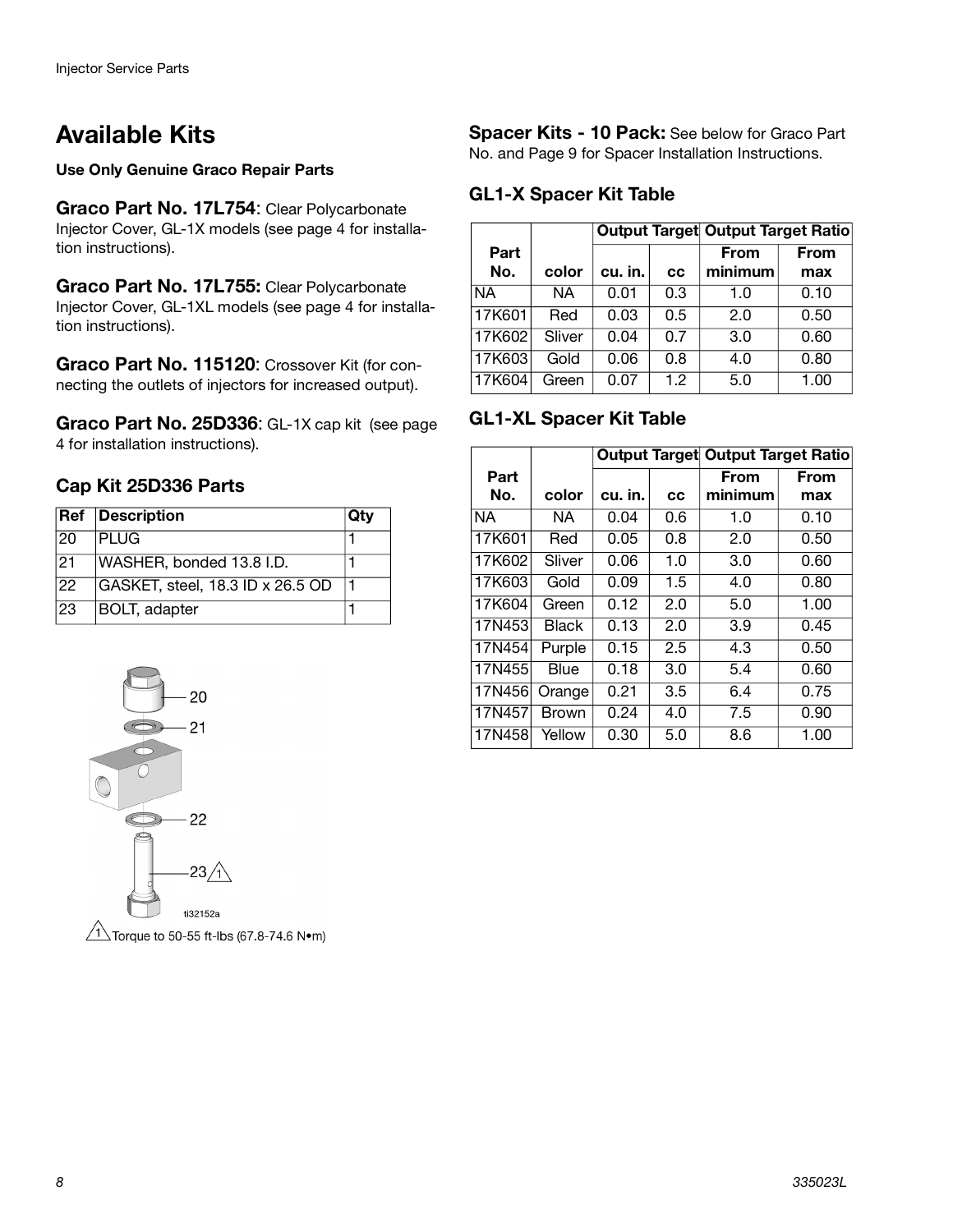#### **Spacer Installation Instructions**



- 1. Relieve pressure. Follow **Pressure Relief Procedure**, in the pump instruction manual included with your automatic lubrication system.
- 2. Remove adjusting screw (2) and jam nut (3) from injector. Discard jam nut.



3. Insert color-coded spacer (sp) for desired output (see Spacer Kit Table).



4. Reinstall adjustment screw in injector. Hand tighten securely.

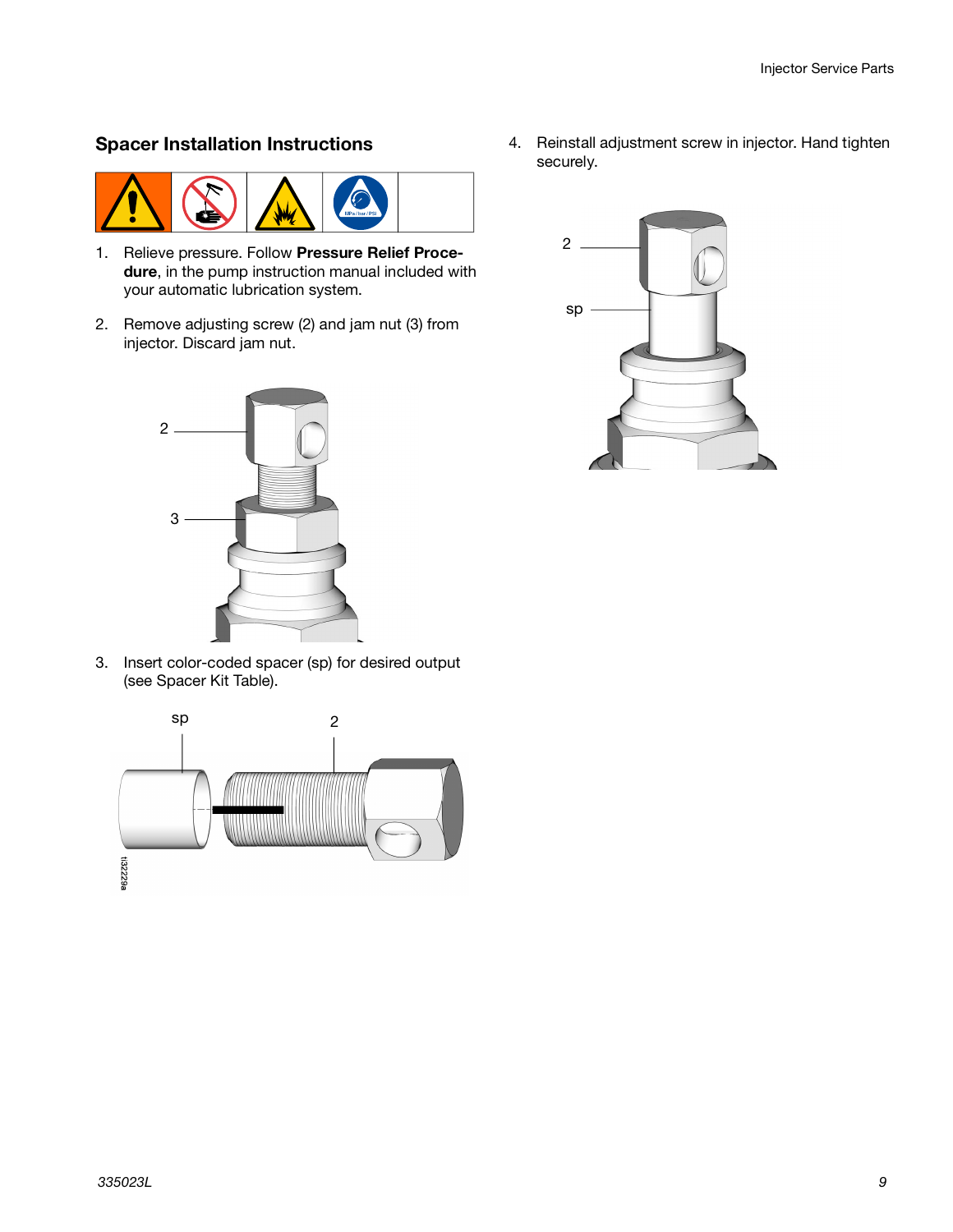# **Technical Data**

| Maximum operating pressure   | 6000 psi (41 MPa, 414 bar)                             |  |
|------------------------------|--------------------------------------------------------|--|
| Suggested operating pressure | 2500 psi (17 MPa, 172 bar)                             |  |
| Reset pressure               | 1000 psi (6.9 MPa, 69 bar)                             |  |
| Output volume per cycle      |                                                        |  |
| $GL-1 X$                     | adjustable 0.01 to 0.07 in. $3$                        |  |
| $GL-1XL$                     | adjustable 0.04 to 0.30 in. $3$                        |  |
| Wetted parts                 | carbon steel, stainless steel, fluoroelastomer, UHMWPE |  |
| Recommended fluids           | N.L.G.I. #2 grease down to 32° F (0° C)                |  |

# **California Proposition 65**

#### **CALIFORNIA RESIDENTS**

*A* WARNING: Cancer and reproductive harm – www.P65warnings.ca.gov.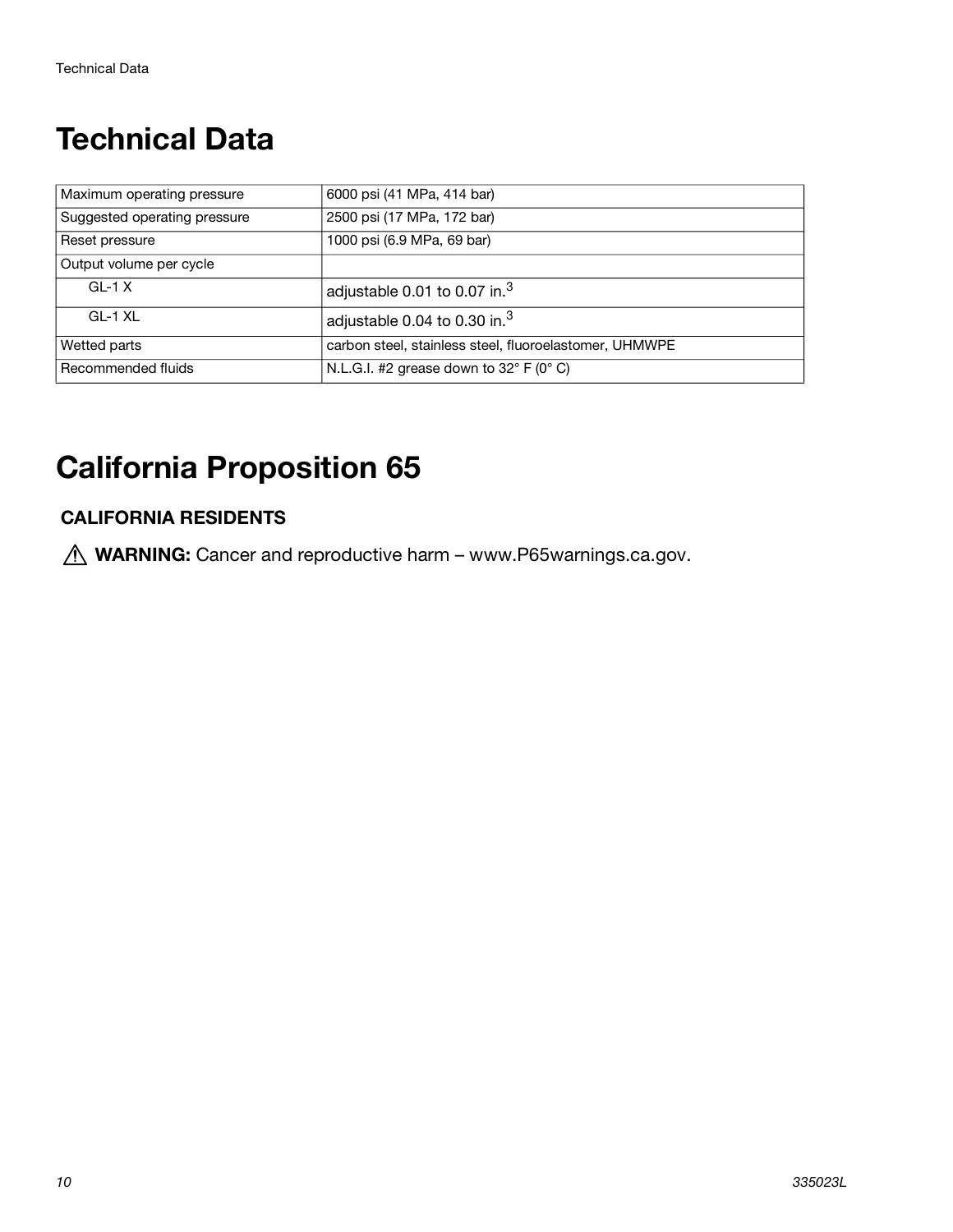# <span id="page-10-0"></span>**Dimensions**